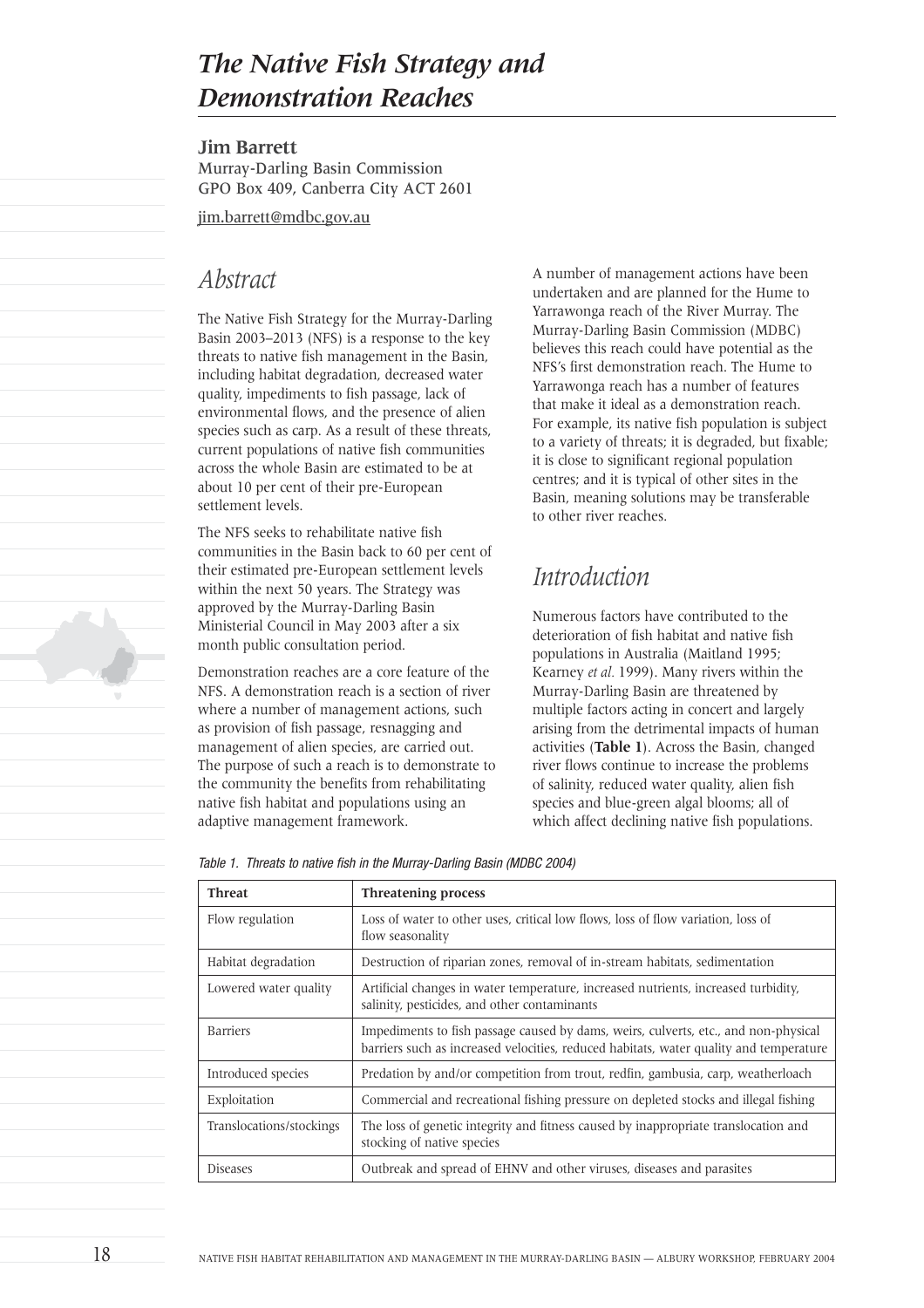For example, the construction of dams, weirs and other structures has changed the natural flows and flooding patterns of waterways, benefiting Carp (*Cyprinus carpio*) and other alien species at the expense of native fish (Koehn *et al*. 2000). Such structures and lack of flooding also present a barrier to fish migration. Many species, such as short-headed lamprey (*Mordacia mordax*) and congolli (*Pseudaphritis urvillii*), need to move between ocean and river habitats to successfully complete their life cycle and breed.

Murray-Darling Basin fish are generally 'warm water' species, meaning the release of cold water from dams affects their spawning, growth and survival (Koehn 2001). River snags (logs, branches, fallen trees) important for native fish breeding, feeding and protection have been extensively removed from many of the Basin's rivers (Nicol *et al.* 2002). Other threats include over-fishing and inappropriate or poorly managed re-stocking of waterways with native and alien fish that can lead to the inadvertent spread of diseases (see **Table 1**).

Many of the threats to native fish communities are associated with a lack of adequate knowledge about native fish, their status, importance and threats. Fish are hidden under water, meaning the general public has less awareness or understanding of issues confronting native fish species, compared to more visible terrestrial animals. The general public has a limited awareness of the status and ecological role of the Basin's smaller native fish that are not targeted by recreational fishers.

## *The Native Fish Strategy*

A 10-year **Native Fish Strategy** (NFS) for the Murray-Darling Basin (MDB) was approved by the MDB Ministerial Council in May 2003. The Strategy aims at 'rehabilitating aquatic habitats and ecological processes in the MDB through management actions designed to restore healthy native fish communities'. The Strategy is based on a number of key principles:

- the decline of native fish populations in the Basin has been caused by eight generic threatening processes, not just one;
- a number of management actions need to be implemented simultaneously so that rehabilitation of populations is done in an integrated and holistic manner;
- rehabilitation of native fish populations needs to consider the recovery of the whole ecological community (rather than a single fish species or population); and
- demonstration reaches provide a positive means for engaging the public and educating them with practical examples of rehabilitation.

### **The Strategy's aims and objectives**

The 'big picture' vision of this Strategy is to ensure that the Basin sustains viable fish populations and communities throughout its rivers. The 50-year goal of the Strategy is to rehabilitate all native fish species in the Basin back to 60 per cent or better of their estimated pre-European settlement population levels.

Through consultation, the Strategy established 13 objectives to address the threats and improve the status of native fish populations in the Basin (MDBC 2004). These have been condensed into six driving actions, which are designed to promote both government and community awareness of and investment in the Strategy:

- rehabilitating fish habitat;
- protecting fish habitat;
- managing riverine structures;
- controlling alien fish species;
- protecting threatened native fish species; and
- managing fish translocation and stocking.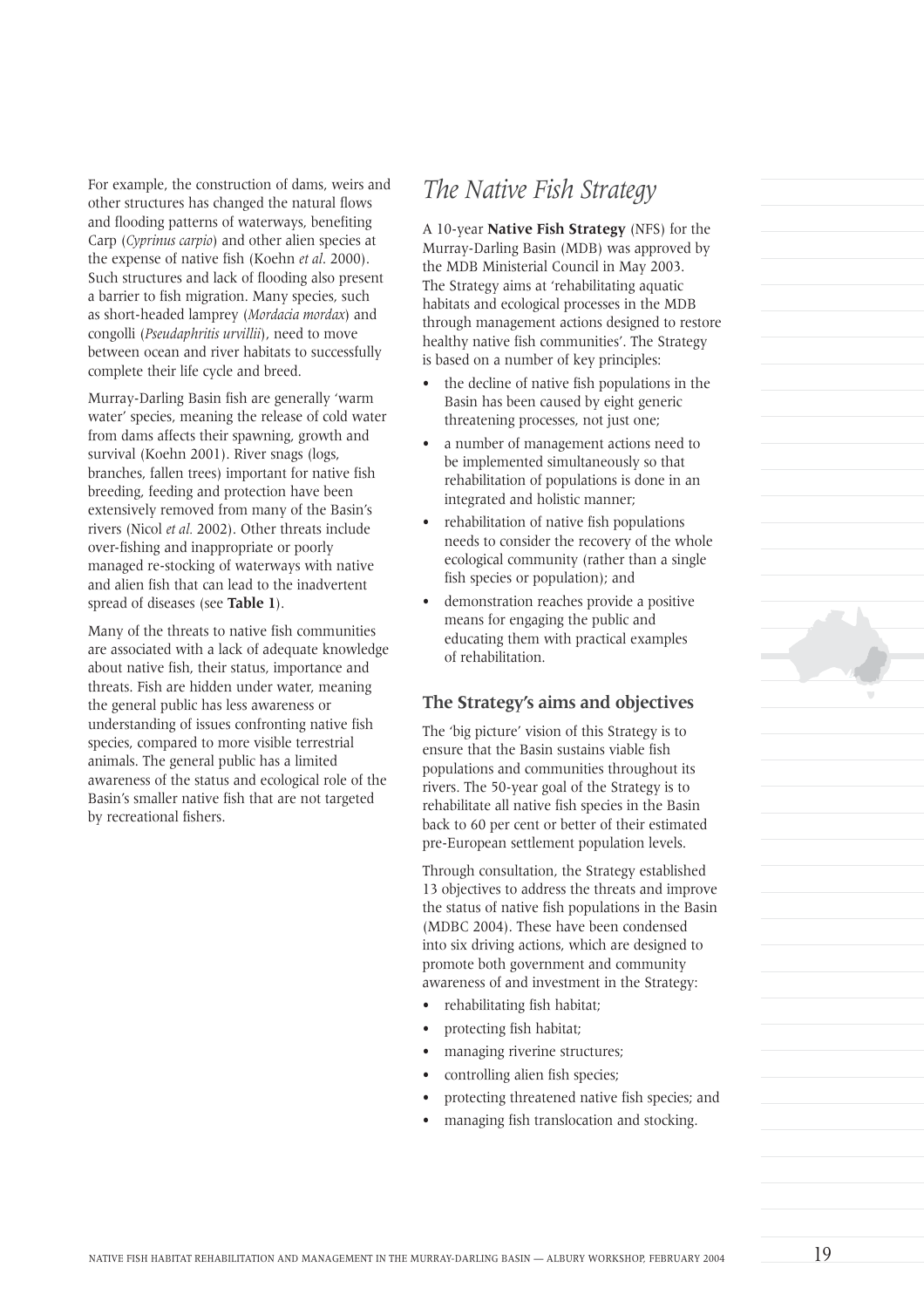Several important prerequisites need to be implemented to accomplish the six driving actions. For example, managing riverine structures requires the design of effective fishways through or over major barriers and finding engineering and operational solutions to address thermal pollution. Alien fish species need to be managed through 'integrated pest management approaches' that combine several actions to reduce the impact of pest species and stop their spread. The Strategy also urges immediate investment in the development and implementation of 'species recovery plans' for threatened native fish species.

The implementation of the driving actions will not produce immediate responses (Phillips 2003). While the rehabilitation of fish habitat and the management of riverine structures should result in changes to native fish communities within the next 10 to 15 years (**Figure 1**), it is likely to be considerably longer before benefits are obvious from the other driving actions.

However, if this investment is delayed it will prove more costly to rehabilitate the Basin's native fish communities in the future.

# *The demonstration reach concept*

A demonstration reach is intended to show by example the need for river rehabilitation to address the full range of issues threatening native fish communities. It demonstrates the benefits achieved by integrated programs. The successful rehabilitation of a reach improves community awareness and support, provides visible examples, focuses the attention of funding agencies and boosts scientific knowledge of rivers and fish (Barrett & Ansell 2003). These key outcomes will underpin the success of the NFS.



Figure 1. Hypothetical changes in the abundance and diversity of fish through time within a demonstration reach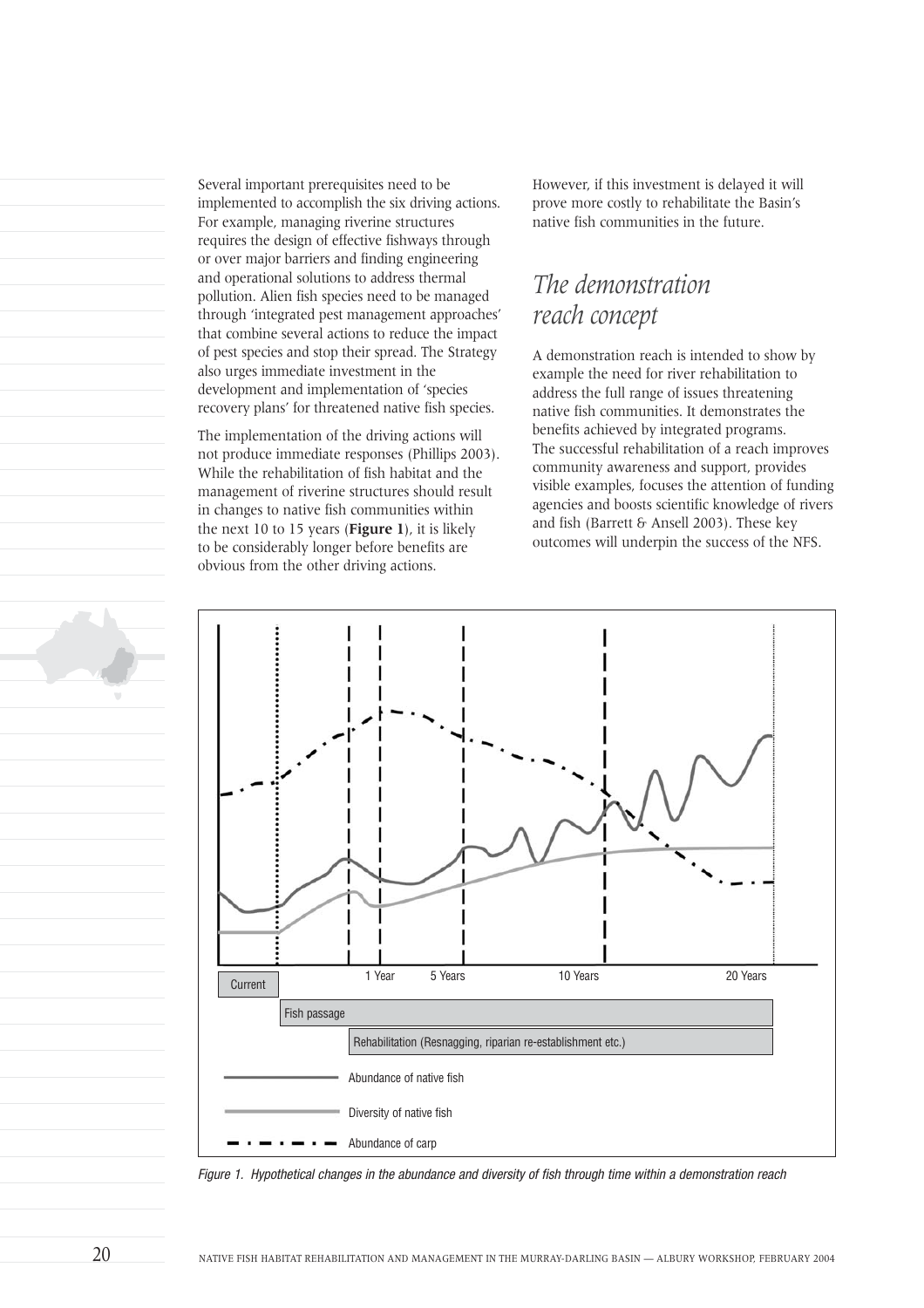A demonstration reach provides a coordinated attempt to concurrently address the major fish community and environmental degradation issues of an individual reach. Many rehabilitation programs are already underway across the Basin, and others are imminent or proposed. These programs include actions addressing the issues of:

- environmental flows;
- riparian revegetation;
- fishway construction and the removal of some barriers to fish migration;
- alleviation of cold-water pollution below dams;
- diversion of saline water;
- resnagging; and
- control of alien species such as carp.

However, current rehabilitation programs are spread thinly across the Basin and often only address a single problem, and progress to date has been slow. A recent panel study showed that the full range of factors preventing native fish community recovery in an area must be addressed for substantial rehabilitation to succeed. For example, there is little value in providing environmental flows if cold-water pollution prevents native fish from breeding, growing and migrating. Carp control will be of limited value if dams and weirs continue to prevent native fish from recolonising habitats.

Furthermore, the scale of the interventions must be appropriate. Fish communities respond over large spatial and temporal scales. Demonstration reaches need to be of substantial size with rehabilitation actions occurring over at least a 10-year period. A key target of the NFS is the successful establishment and rehabilitation of one demonstration reach in each of the Basin's five jurisdictions by 2010.

Demonstration reaches have three main components. Firstly, a number of management actions, such as the reinstatement of environmental flows, restoration of riparian revegetation, fishway construction, alleviation of cold-water pollution, diversion of saline water, resnagging, and control of alien species, should be run in concert, under an adaptive management framework. Such multiple actions should demonstrate the cumulative way that native fish communities respond to management interventions (Phillips 2003).

Secondly, demonstration reaches will focus rehabilitation projects on shorter sections of river to optimise the effectiveness of limited resources. However, care needs to be taken to ensure that (i) the length of a demonstration reach covers a large enough area (e.g. 20–100 km) to be both visible and measurable, and (ii) it is treated over a sufficient time period (e.g. 7–10 years).

The third component of demonstration reaches will involve engaging the public through compelling examples of river and fish community rehabilitation. This will often involve collaboration between a number of different groups, agencies and individuals. Demonstration reaches should focus the attention of funding agencies on the serious problems occurring in rivers and, under an adaptive management approach, boost scientific knowledge of rivers and fish.

#### *Who do we need to consult with?*

It will be important to integrate the demonstration reach management framework with existing land and water programs. Such integration will provide a means of demonstrating the ability to rehabilitate fish communities, while allowing sustainable levels of resource use to continue. Local steering committees and project officers will be instrumental in forming linkages with community groups representing a range of interests: Landcare, catchment management, local government, indigenous people, angling and conservation. Links will also need to be made with industry groups representing agriculture, irrigation, commercial fishing and tourism interests.

#### **Hume-Yarrawonga**

The Hume-Yarrawonga reach of the River Murray in southeastern Australia has been identified as a potentially suitable site for a demonstration reach because:

- it complies with all of the criteria for a demonstration reach (see below);
- it has already benefited from a number of programs (e.g. Hume-Yarrawonga Waterway Management, Living Murray Regional Evaluation Group B); and
- significant actions are either underway, or planned for this area, including: an overall waterway management strategy, improved fish passage at Yarrawonga, monitoring of fish populations, purchasing of easements for flow regulation, addressing water quality issues at Hume Dam, resnagging, carp management, and threatened species recovery.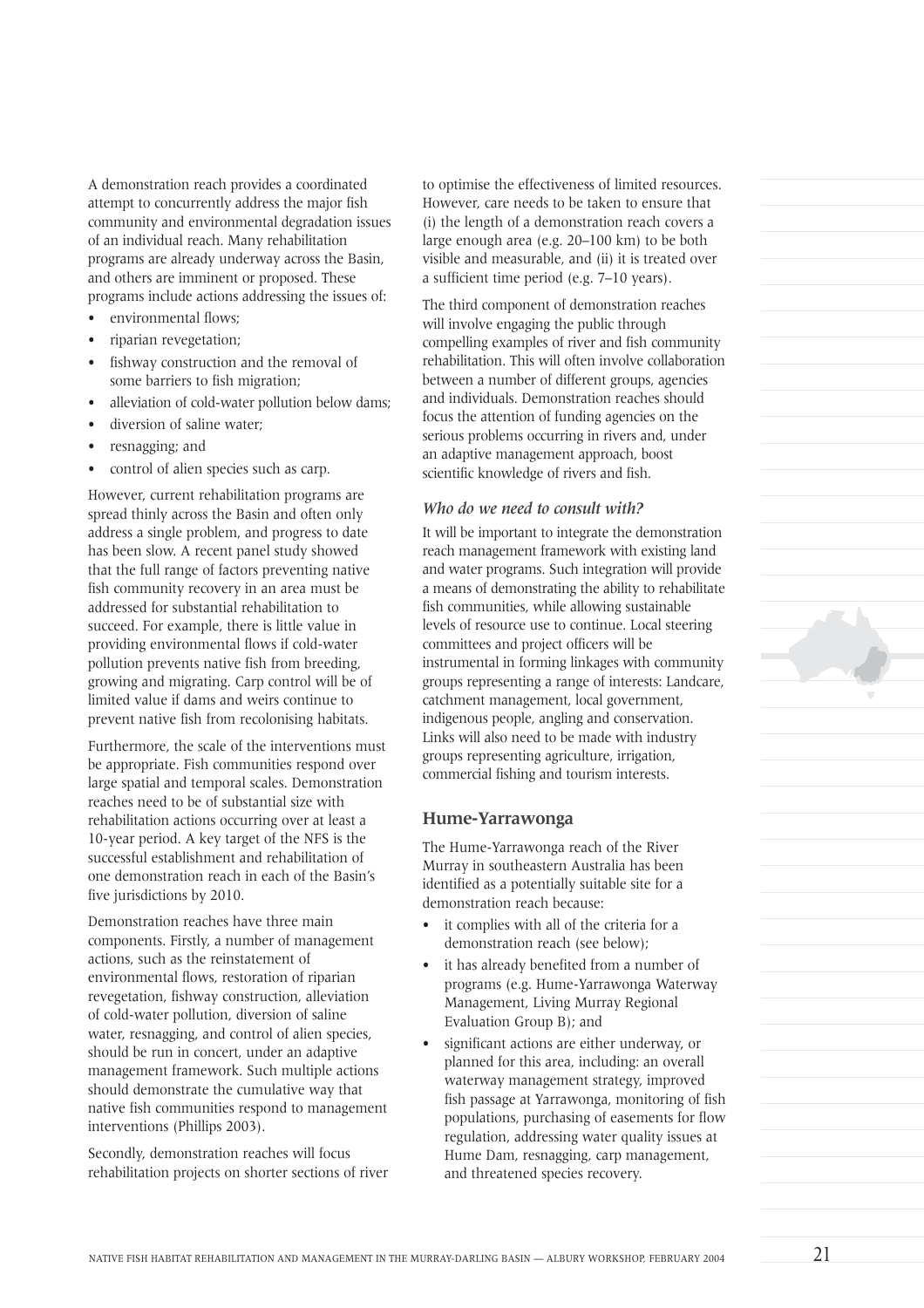In addition, The Living Murray project's Implementation Program has significant investment earmarked for habitat restoration in the Hume-Yarrawonga reach. The proposal to fast-track a demonstration site will help to extend principles and outcomes to the wider community in this reach.

#### *Why the Hume-Yarrawonga section?*

The Hume Dam to Yarrawonga section of the river complies with all of the criteria of a demonstration reach in that it is:

- degraded but able to demonstrate results from rehabilitation actions;
- in close proximity to the significant population centre of Albury-Wodonga;

and restoration works there will be:

- likely to gain strong community support;
- substantial, accessible and visible to the public;
- suitable for trialling rehabilitation techniques and approaches;
- suitable as examples of solutions to problems;
- likely to develop solutions that are transferable to other similar sites;
- affected by several different threats or ecological issues;
- suitable for testing scientific hypotheses and measuring and monitoring results;
- near an adjoining downstream river reach that can be used as a reference.

This reach has a low species composition and abundance of native fish and a predominance of alien species, such as carp, as documented in *Fish and Rivers in Stress: The NSW Rivers Survey* (Harris and Gehrke 1997). 'The Aquatic Community of the Lower Murray River Drainage', which includes this river reach, has been listed as endangered under Part 7A of the NSW *Fisheries Management Act 1994.*

The Advisory Group on Hume to Yarrawonga Waterway Management was formed in May 2000 as a result of the outcomes of the Hume to Dartmouth Dams Operations Review. By agreeing to the establishment of this Group, which contains many of the stakeholders that will need to be engaged if a demonstration reach in this area is to be successful, the Commission signalled its intent to identify and implement a sustainable management strategy for the Hume

Dam to Yarrawonga reach of the River Murray, which would deal with the impact of full regulated flow (25,000 ML/day) on riparian land as well as on the ecology of the river and its environs.

The Living Murray's 'Proposal for Investment', section 10.3 states that:

*Demonstration sites will be considered for the various aspects of this program. Demonstration sites will be established to provide tangible examples of the nature and benefits of the interventions planned. The concept of demonstrations sites will be tailored to the program from similar ideas described in the Ministerial Council's Native Fish Strategy. They will contribute to the creation of a climate of ongoing improvement in the environmental management of the River Murray. Fast-tracking implementation at these demonstration sites will occur where it can be reasonably established that such actions will be consistent with the overall program template of prioritisation.*

The results of The Living Murray Regional Evaluation Group B (Hume Dam to Yarrawonga Weir) will be integral to the planning of this exercise.

#### *What are the risks associated with this project?*

- Viable solutions may not be found to mitigate cold water pollution at Hume Dam.
- There may be community/political perception that too many resources are being devoted to one section of the river.
- There may be a lack of commitment to longterm monitoring and other follow-up actions.

#### *How can we best progress the establishment and implementation of this demonstration reach?*

This needs to be determined through internal discussions within the MDBC office, and will eventually need to gain the imprimatur of the MDBC and Council. A dedicated Project Steering Committee needs to be established to include both community and industry members. There also needs to be a dedicated effort to bring together the current natural resource management-related projects in the reach. These projects need to be integrated as far as possible to maximise benefits for the whole river system, including its native fish. Baseline monitoring requirements need to be established at an early stage.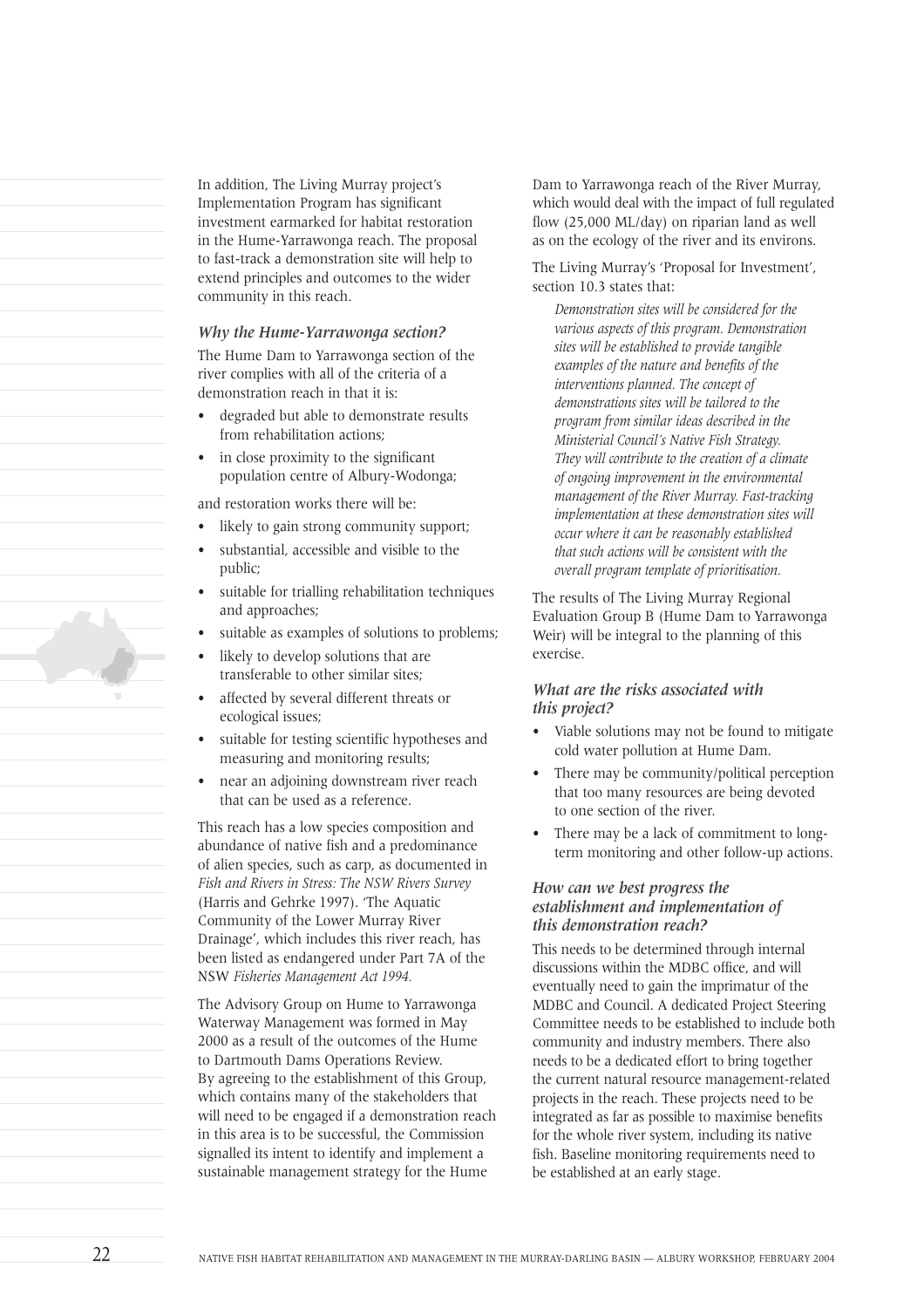Other tools that may be of assistance include:

- the Adaptive Experimental Assessment and Management (AEAM) process – see *Ranking Areas for Action: A Guide for Carp Management Groups*;
- CRC for Freshwater Ecology project 'Adaptive Management in Restoration Ecology';
- outcomes of the July 2003 'OzAM' adaptive management exercise;
- The Living Murray public consultation process:
- *Summary Report Scoping Study Waterway Management Plan* for the Hume to Yarrawonga Reach;
- Lake Mulwala Draft Land and On-water Management Plan;
- Murray Flows Assessment Tool and the Regional Evaluation Group B report;
- National Carp and Pest Fish Task Force action plan;
- local catchment management plans;
- the Arthur Rylah Institute resnagging report (Yarrawonga-Tocumwal); and
- the NFS Communication Strategy.

This initiative complements The Living Murray initiative and is likely to provide tangible benefits in the short term.

## *Conclusions*

Demonstration reaches are designed to show the benefits for native fish (and other aquatic and riparian biota) when all the necessary riverrehabilitation works are integrated and focused in one place. The major environmental and native fish issues affecting the reach are documented in a community-inclusive process. A program is implemented to coordinate and boost rehabilitation, working on all the problems concurrently. A thorough scientific investigation assesses the ecological and native fish responses to actions, and results are widely publicised amongst the Basin community throughout the program.

Broader communication of the results achieved through demonstration reaches will be linked to the NFS's Communication Strategy. On-ground progress and results from rigorous scientific monitoring of the responses of the river and its fish community to management actions will be publicised frequently.

Community ownership of the NFS and river rehabilitation through practical on-ground examples are at the centre of the NFS's Investment Plan. A successful demonstration reach supported by the Commission is likely to kick-start the process in other rivers and jurisdictions.

It will be critical to integrate the demonstration reach management framework with existing land and water programs. Given the objective of demonstration reaches to convey to communities the potential to rehabilitate fish habitat and populations while allowing sustainable levels of resource use to continue, local steering committees and project officers need to link with various community and industry sectors.

Demonstration reaches are attractive propositions. They involve the community, integrate regional planning and resources, and are very likely to demonstrate positive results that can be applied elsewhere. Agencies should waste no time in embracing these concepts and developing and implementing integrated programs for establishing their own demonstration reaches.

## *Acknowledgements*

The author would like to thank Anthony Chariton for his valuable comments on the draft.

### *References*

Barrett, J. and Ansell, D. 2003. The practicality and feasibility of establishing a system of freshwater protected areas in the Murray-Darling Basin. *Proceedings of the World Congress on Aquatic Habitat Congress,* Cairns, Qld. pp. 601-613.

Harris, J.H. and Gherke, P.C. 1997. *Fish and Rivers in Stress: the New South Wales Rivers Surve*y. NSW Fisheries and CRC Freshwater Ecology, Cronulla, NSW.

Kearney, R.E., Davis, K.M. and Beggs, K.E. 1999. *Issues Affecting the Sustainability of Australia's Freshwater Fisheries Resources and Identification of Research Strategies.* Project No. 97/142 Final Report, May 1999. Fisheries Research and Development Corporation, University of Canberra, and the CRC for Freshwater Ecology, Canberra.